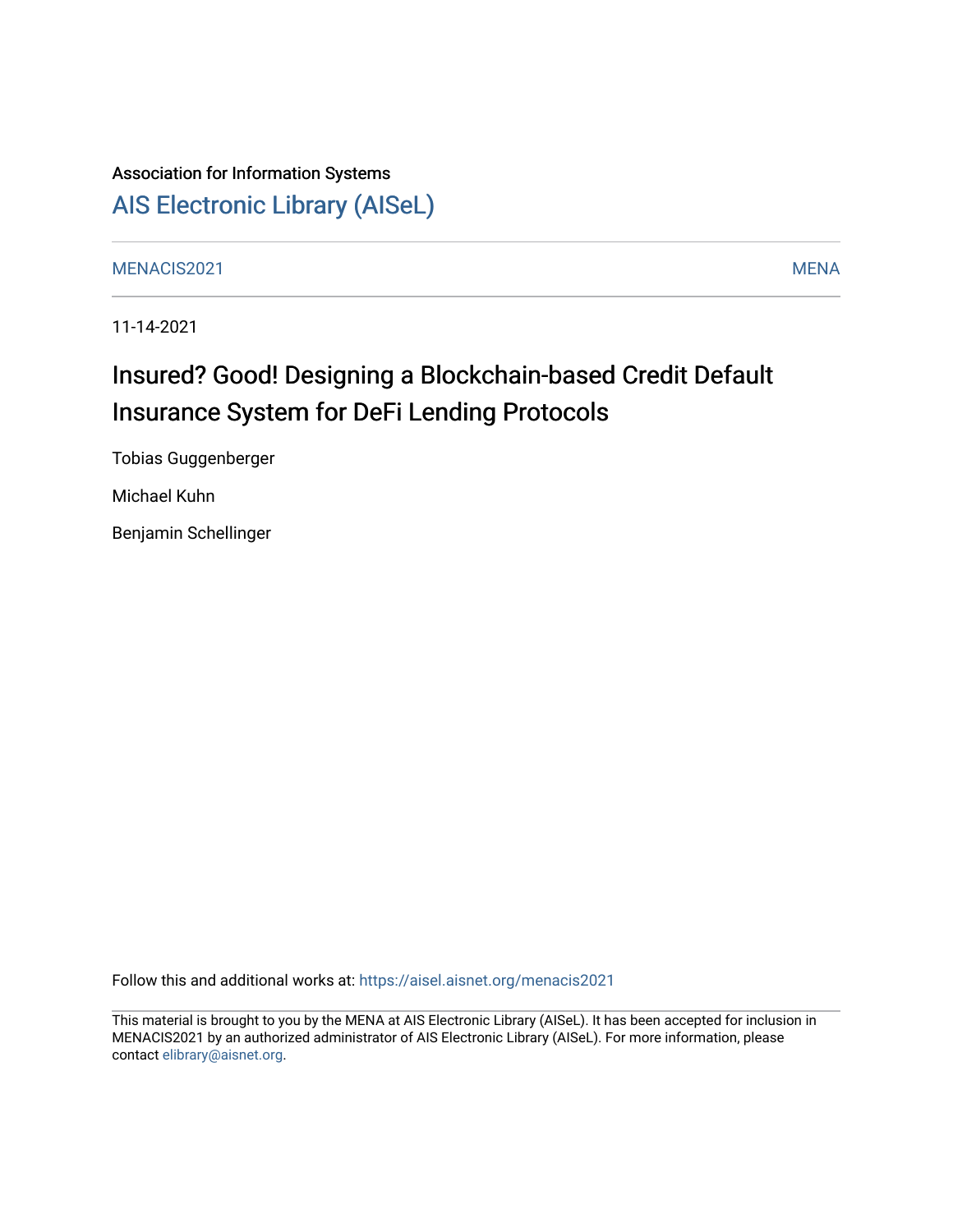# **Insured? Good! Designing a Blockchainbased Credit Default Insurance System for DeFi Lending Protocols**

*Completed Research Paper*

**Tobias Guggenberger**, Project Group Business and Information Systems Engineering of the Fraunhofer FIT, Germany, [tobias.guggenberger@fim-rc.de](mailto:tobias.guggenberger@fim-rc.de)

**Michael Kuhn**, University of Bayreuth, Germany, [michael.kuhn@uni-bayreuth.de](mailto:michael.kuhn@uni-bayreuth.de)

**Benjamin Schellinger**, Project Group Business and Information Systems Engineering of the Fraunhofer FIT, Germany, [benjamin.schellinger@fim-rc.de](mailto:benjamin.schellinger@fim-rc.de)

## **Abstract**

The rising popularity of blockchain has cleared the path for developing numerous decentralized finance (DeFi) applications. However, insurance solutions for DeFi applications are still missing. Therefore, this article presents a smart contract-based P2P credit default insurance solution using the Design Science Research Method. The design presents an approach to decentralize insurance systems by reducing the number of intermediaries. The evaluation of the artifact shows that blockchain and smart contracts can provide financial inclusion, reduce costs and automate processes in insurance processes.

*Keywords: Decentralized Finance, Design Science Research, Financial Inclusion, Smart Contract*

## **Introduction**

Nearly one-third of the global population, particularly from emerging and developing countries, have no access to basic financial services like bank accounts, loans, or insurances. According to a World Bank Group study (World Bank Group 2018), the main reasons for this deficiency mainly include a lack of trust in financial institutions by individuals, too expensive accounts, and missing infrastructures. In this light, the United Nations set sustainable development goals to foster the underserved population's financial inclusion (UNCDF 2021).

The tension between individuals and institutions that offer financial services is based on the prevailing conflict of objectives. More precisely, consumers aim at reducing their risk and seek protection while the financial industry seeks to maximize profits (Chen and Bellavitis 2020). Traditional financial intermediaries such as banks, brokers, or insurance companies, have inefficient, costly, lengthy, and opaque processes (Gatteschi et al. 2018; Schär 2020; Zetzsche et al. 2020). In this light, a blockchain-based financial system promises to bring various benefits like efficiency, integrity, and transparency, ultimately granting individuals access to decentralized financial (DeFi) services (Chen and Bellavitis 2020; Schär 2020; Zetzsche et al. 2020).

DeFi is a movement that facilitates financial inclusion through seamless access to financial markets and services using blockchain technology and smart contracts (Chen and Bellavitis 2020; Schär 2020; Zetzsche et al. 2020). DeFi does not rely on intermediaries and central institutions but promotes an open, democratic, and censorship-free financial infrastructure (Schär 2020). DeFi offers a broad spectrum of financial services like the conventional financial system, including loans, payments, decentralized markets, or derivatives (Schär 2020). Specifically, the DeFi ecosystem enables peer-to-peer (P2P) lending and borrowing services for crypto assets through dedicated platforms, e.g., Aave, Maker, or Compound (Manda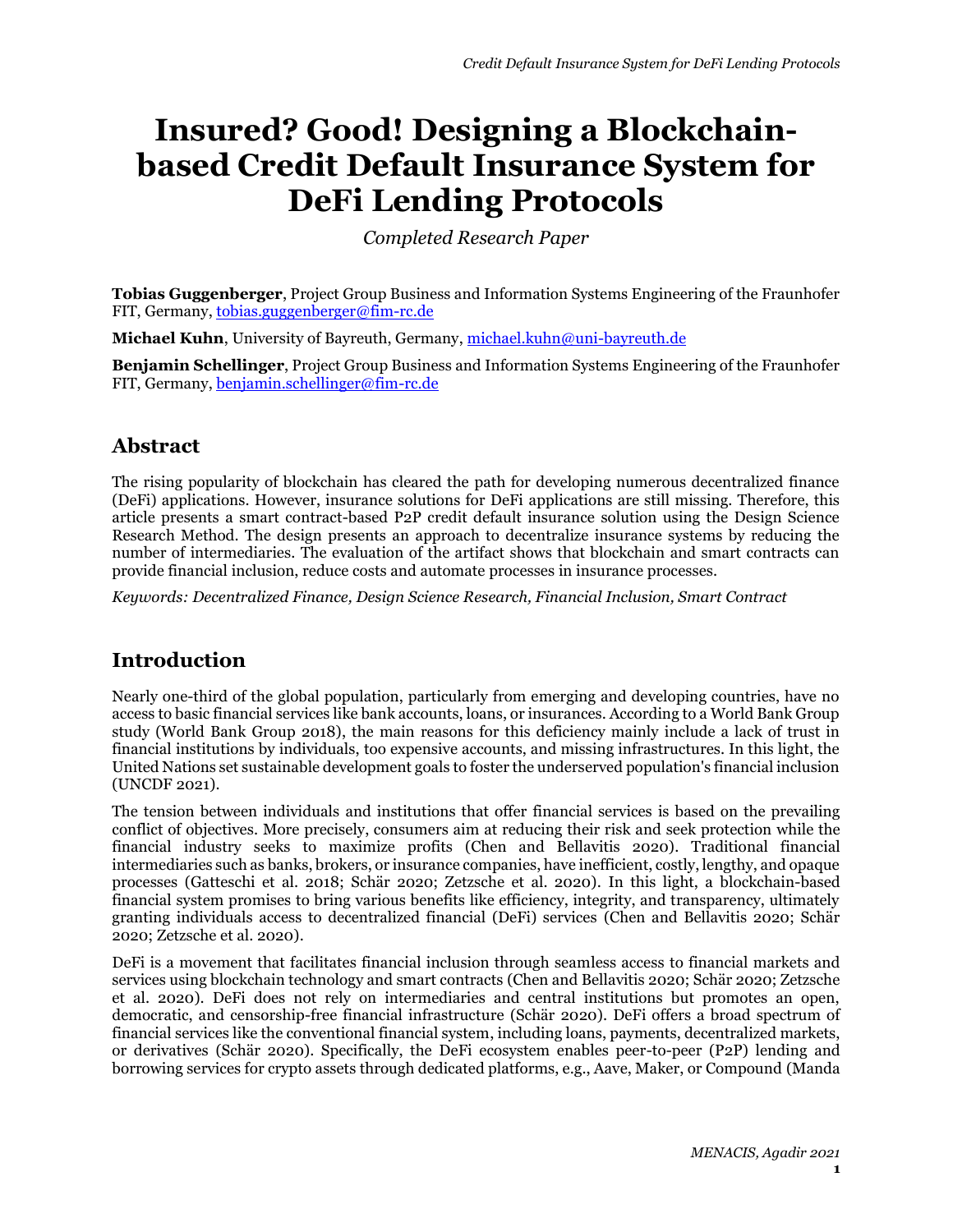and Yamijala 2019; Schär 2020). At present, the DeFi-based P2P lending market comprises the largest DeFi application area, with a total value of over USD 82bn<sup>1</sup>.

However, one problem that arises with DeFi-based P2P lending is that unless there is sufficient collateral, loans are unsecured, and the lender is not repaid in the event of default (Grigo et al. 2020). Even in cases of sufficient collateral locked in a smart contract, decentralized lending platforms can become the target of exploitation attacks. An example of such an attack involved the DAO hack, in which exploitable flawed smart contracts led to the loss of a large amount of funds (Destefanis et al. 2018; Sayeed et al. 2020). Thus, credit default and code risks prevail in DeFi-based P2P lending.

Developing blockchain-based credit default insurances (CDIs) for DeFi-based P2P lending can solve this problem. While insurance companies already offer protection against unsecured loans in the traditional financial system (Bolton and Oehmke 2011), CDI services in the DeFi ecosystem do not exist. The insurance industry faces numerous challenges, and some could be better met through simpler and less expensive processes, higher automation, and better digitalization measures (Schmidt et al. 2017). A way to achieve these improvements could be by using blockchain technology to develop an insurance system that directly integrates within the DeFi space (Borselli 2020; Gatteschi et al. 2018).

Although the literature highlights the potentials of integrative blockchain-based insurance systems for the DeFi ecosystem (Borselli 2020; Gatteschi et al. 2018; Hans et al. 2017; Tasca 2019), there is a lack of IS research on how such a system should be designed and developed to lever both the DeFi ecosystem and design theory. Thus, we raise the following research question:

#### *RQ: How can an effective blockchain-based credit default insurance for DeFi-based P2P lending be designed?*

To answer the research questions, we design a blockchain-based CDI system for lending and borrowing services in the DeFi ecosystem. We follow a rigor Design Science Research (DSR) approach (Peffers et al. 2007). The objectives of our research are to uncover currently existing problems and untapped potentials of the traditional insurance industry and to develop and propose an architecture of a DeFi-based CDI that will serve as a blueprint for future approaches. The number of intermediaries is to be reduced using smart contracts.

## **Foundations**

### *Insurance*

Insurance companies are financial intermediaries that offer services to provide protection and financial coverage against unforeseen events by transferring a large number of similar risks into a common pool and managing the payout process within that pool (Thoyts 2010). In this light, Rejda and McNamara (Rejda and McNamara 2017) characterize the concept of insurance as follows:

- *Pooling of risks*: Risks of an individual are spread across a group, and the individual only must pay the average loss in a lump sum
- *Risk transfer*: The final risk is no longer borne by an individual but by the insurer.
- *Indemnification*: In the event of a loss, the individual is compensated in whole or partially for the loss incurred.

An insurance contract is based on two elements. The insurance premium to be paid by the insurance seeker and the compensation due with a certain probability of a loss (Borch et al. 1990). To cover the costs occurring by the insured event, the insurer charges a risk premium, usually an equitably premium. The equitably premium represents the financial equivalent of the degree of risk that customers transferred into the pool (Thoyts 2010). In addition, the total premium includes a portion to cover administrative costs incurred primarily in the insurer's risk management (Thoyts 2010).

Since customers pay the premiums in advance, the insurance company can invest the pooled funds to generate additional income. This approach increases the security deposit for new policies and makes the insurance more attractive to new customers (Rejda and McNamara 2017). The insurance premium should

<sup>&</sup>lt;sup>1</sup> See <https://defipulse.com/>, data as of August 25, 2021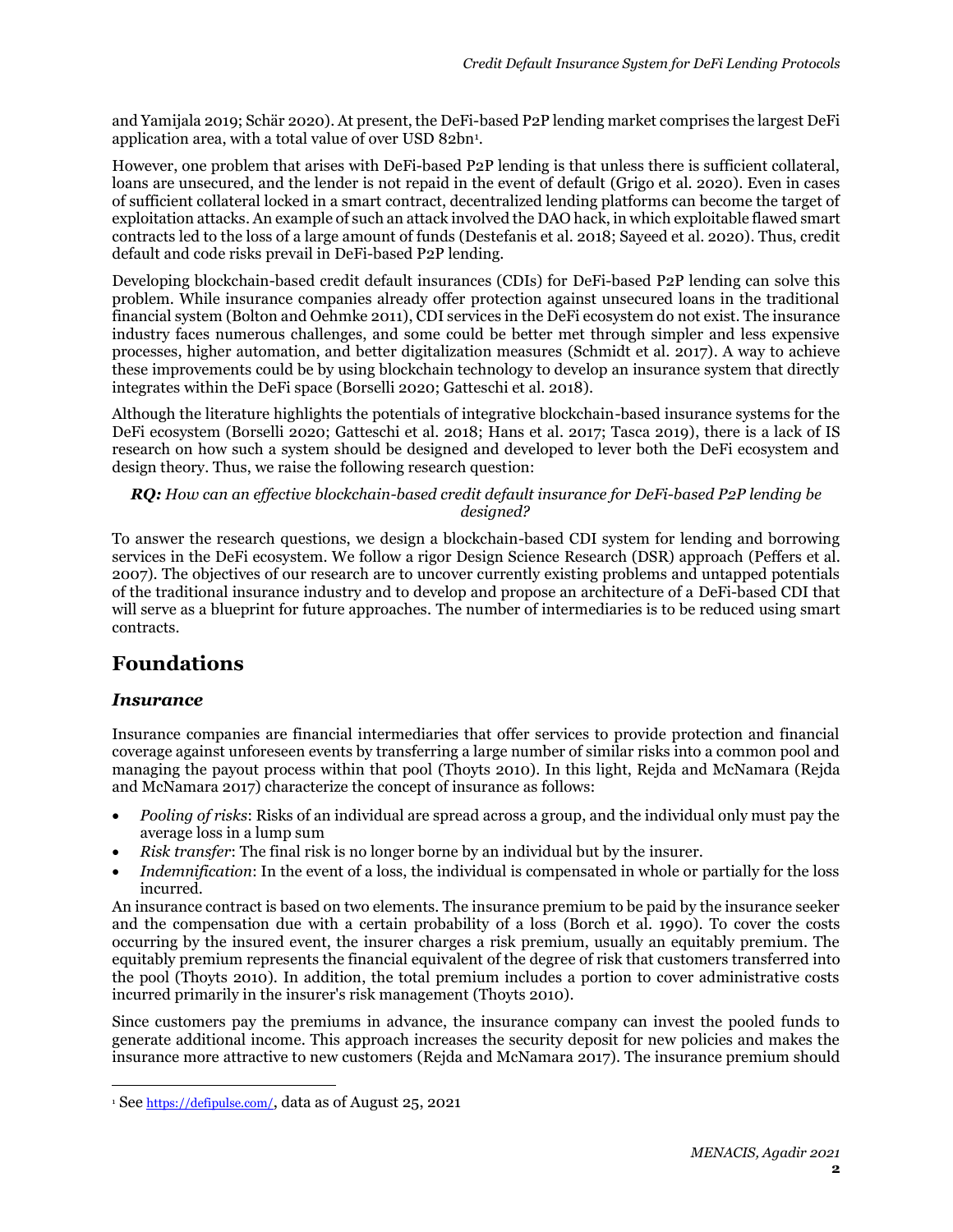always be high enough to cover all costs yet low enough to compete with other insurers (Rejda and McNamara 2017). Thus, the insurance company needs to diligently assess and manage the risks that may occur. Against this backdrop, insurance companies follow the law of large numbers to mitigate risks. By adding many customers, the insurer's risk increases, but disproportionately to the insurance fees paid. Thus, by spreading the risk to many people, insurance companies reduce their overall risk (Rejda and McNamara 2017).

Thoyts (2010) defines the role of the insurer holistically and outlines seven tasks the insurer is involved: (i) controlling pool, (ii) calculating an equitable premium, (iii) arranging reinsurances, (iv) improving risk management, (v) investing funds, (vi) controlling claim payments, and (vii) guaranteeing solvency of the pool.

A specific type of insurance includes the market for CDIs that has rapidly grown in the past years (Luo et al. 2017). CDIs transfer credit default risks from the creditor to a third party, commonly to a credit default insurer (Bolton and Oehmke 2011). In such an insurance contract, a protection seeker and the insurance company agree that in the event of a default by the borrower, default insurance will cover the loss incurred by the creditor (Luo et al. 2017).

## *Blockchain, Smart Contracts and DeFi*

Blockchain is a public ledger in which transaction data is stored in blocks. Each block is linked to the next block by cryptographic mechanisms (Zheng et al. 2017). The data is replicated on every node that participates in the network (Swan 2015). Thus, a blockchain can be described as a distributed ledger on which decentral nodes validate transactions. Distributed, in this case, means that the verification of information takes place under the avoidance of central decision-makers and that there is no central data handling (Zetzsche et al. 2020). In summary, blockchain offers a decentralized, tamper-proof and transparent infrastructure to exchange transaction data (Zetzsche et al. 2020).

While the first generation of blockchains, e.g., Bitcoin, was limited to financial transactions, the following generation allowed the implementation of business logic through smart contracts (Beck et al. 2016; Buterin 2014). A smart contract is a piece of code stored on the blockchain and executed by a triggering event (Beck et al. 2016). As such, smart contracts do not require central authorities to enforce the rules of a business logic (Zetzsche et al. 2020). Most smart contracts are built on the Ethereum blockchain and allow the creation of digital tokens, decentralized applications (Dapps), and decentralized autonomous organizations (DAOs). Thus, smart contracts enable innovative application opportunities in various industries (Beck et al. 2016; Schär 2020).

DeFi aims to unleash the potential of combining blockchain technology and smart contracts to create an open financial infrastructure (Grigo et al. 2020; Schär 2020). Specifically, the building blocks of DeFi include the settlement layer, asset layer, protocol layer, application layer, and aggregation layer (Schär 2020). Thus, DeFi constitutes an integrative system for financial services and inherits large efficiency of transactions, low costs, high automation, and elimination of counterparty risk (Chen and Bellavitis 2020; Schär 2020). By doing so, DeFi creates a borderless, censorship-free ecosystem where no centralized entities or governments can intervene (Schär 2020; Zetzsche et al. 2020). Thus, DeFi represents a completely separate decentralized financial ecosystem without the necessity of intermediaries (Zetzsche et al. 2020).

A particular field of application for DeFi is DeFi-based P2P lending. In general, P2P lending describes loans granted directly by private individuals to other individuals as personal loans, where no financial institution, such as a bank, acts as an intermediary (Schär 2020). Smart contracts manage lending and borrowing processes and build the underlying infrastructure for a DeFi-based system (Chen and Bellavitis 2020; Manda and Yamijala 2019). However, while smart contracts provide a deterministic and trustless environment to perform DeFi-based P2P lending, credit default risk can prevail.

To mitigate this specific risk, appropriate insurance products are required. The idea of a P2P-insurance system lies in sharing risk with the community, thus reducing the individual's risk (Tasca 2019). Using blockchain technology facilitates the original idea of P2P insurance (Tasca 2019), as the network is decentralized and transactions are recorded transparently, thereby establishing trust (Beck et al. 2016; Pilkington 2016). In P2P insurance, policyholders self-organize and pool capital, while the decision to take on a certain risk is made within a system of interconnected smart contracts through majority voting of the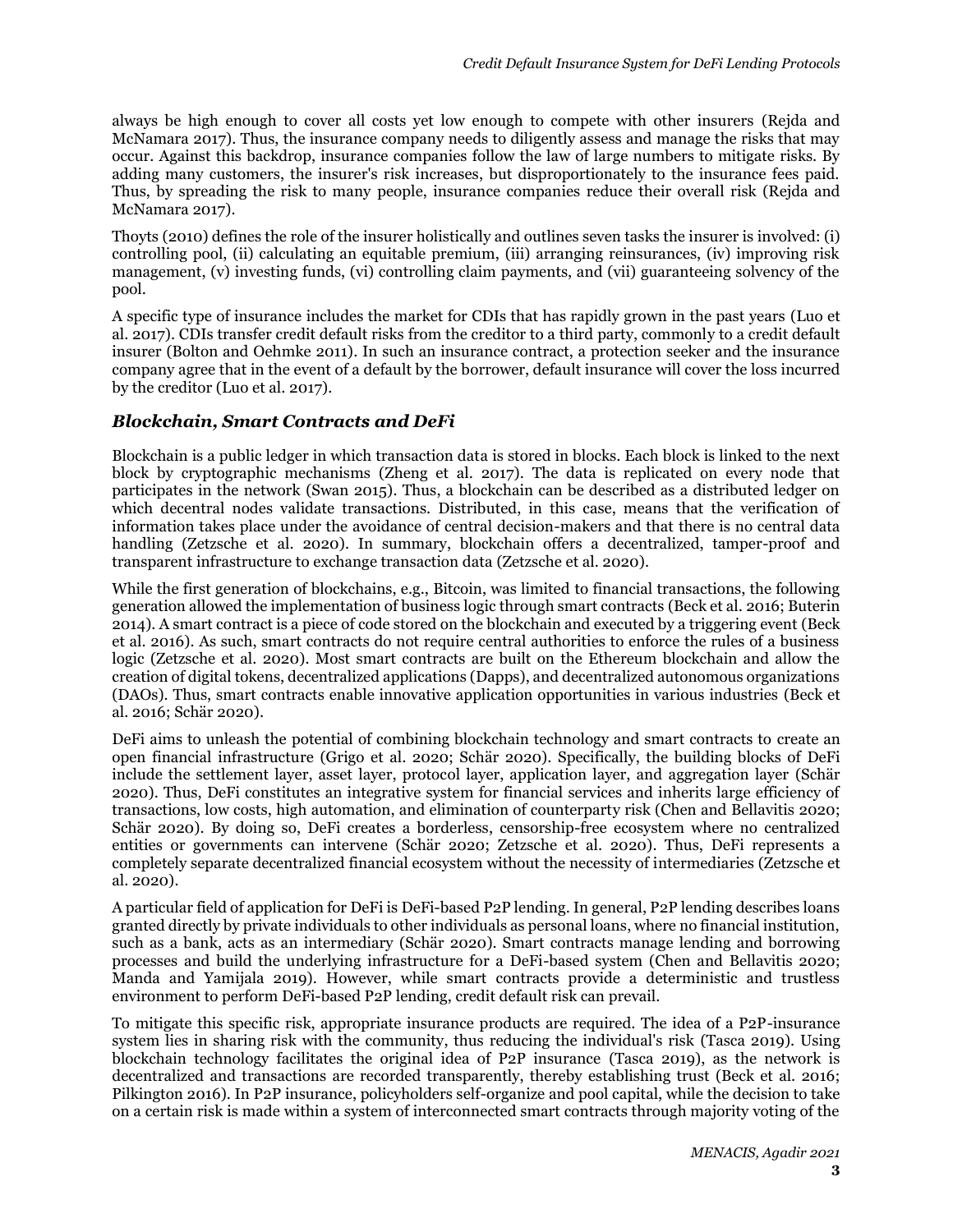pool participants (Borselli 2020; Manda and Yamijala 2019). Conventional CDIs can be replicated in the DeFi ecosystem and protect unsecured loans and attacks in DeFi-based P2P lending applications (Manda and Yamijala 2019).

# **Methods**



**Figure 1 Research Process (adapted from Peffers et al. (2007))**

We follow the DSR approach (March and Smith 1995) to design and develop a CDI architecture based on blockchain technology. We find DSR as a suitable approach for our research endeavor as it provides guidelines that aim to solve known problems by building and evaluating solutions in information technology (Hevner et al. 2004). DSR is used to derive generally applicable artifacts and verify their effectiveness (Peffers et al. 2007). In particular, we chose the DSR method, according to Peffers et al. (2007).

The research processes comprise six steps, which are depicted in Figure 1. First, we analyzed the existing real-world problems. We find an imminent problem of unbacked loans in DeFi-based P2P lending, and no protection or insurance solution for unsecured loans in DeFi-based P2P lending exists yet. Also, no design theory on how to develop such a system is present. Second, to solve the problems identified in the first step, we define objectives that the CDI solution should meet. These individual objectives are developed based on blockchain, DeFi, and insurance literature and the insights of expert interviews. Third, considering these objectives, we then developed our DeFi-based insurance system. In particular, we chose the Ethereum platform for the solution's infrastructure, as it offers the best developer environment and is also leading in terms of smart contract platforms (Schär 2020). Fourth, to comply with the chosen research method, repeated end-to-end executions were conducted. Thus, we demonstrated and discussed the solution with various experts along the development process. Fifth, we evaluated the solution against the pre-established criteria. Again, we used literature and interviews to derive our conclusions. Finally, the results are discussed and presented in this paper.

## **Problem Identification and Design Objectives**

Although DeFi offers P2P solutions for lending and borrowing crypto assets, no adequate protection solution exists in the event of default or exploitation(al) attacks. For example, if a lending protocol lacks sufficient collateral, loans remain unsecured, thus, increasing counterparty risk and default (Grigo et al. 2020). However, even in cases of sufficient collateral locked into a smart contract, decentralized lending platforms face human errors resulting in code flaws or can become the target of exploitation(al) attacks (Destefanis et al. 2018; Gatteschi et al. 2018; Sayeed et al. 2020). Smart contract exploits can have severe financial damages for users and negatively affect the overall acceptance of DeFi-based applications (Mehar et al. 2019; Sayeed et al. 2020). While the literature mentions the theoretical potentials of blockchain-based insurances (Gatteschi et al. 2018; Grigo et al. 2020; Schär 2020), it does not provide any architectural solutions. Specifically, design theory for CDI, to bridge the gap between conventional insurances and the DeFi ecosystem, is missing.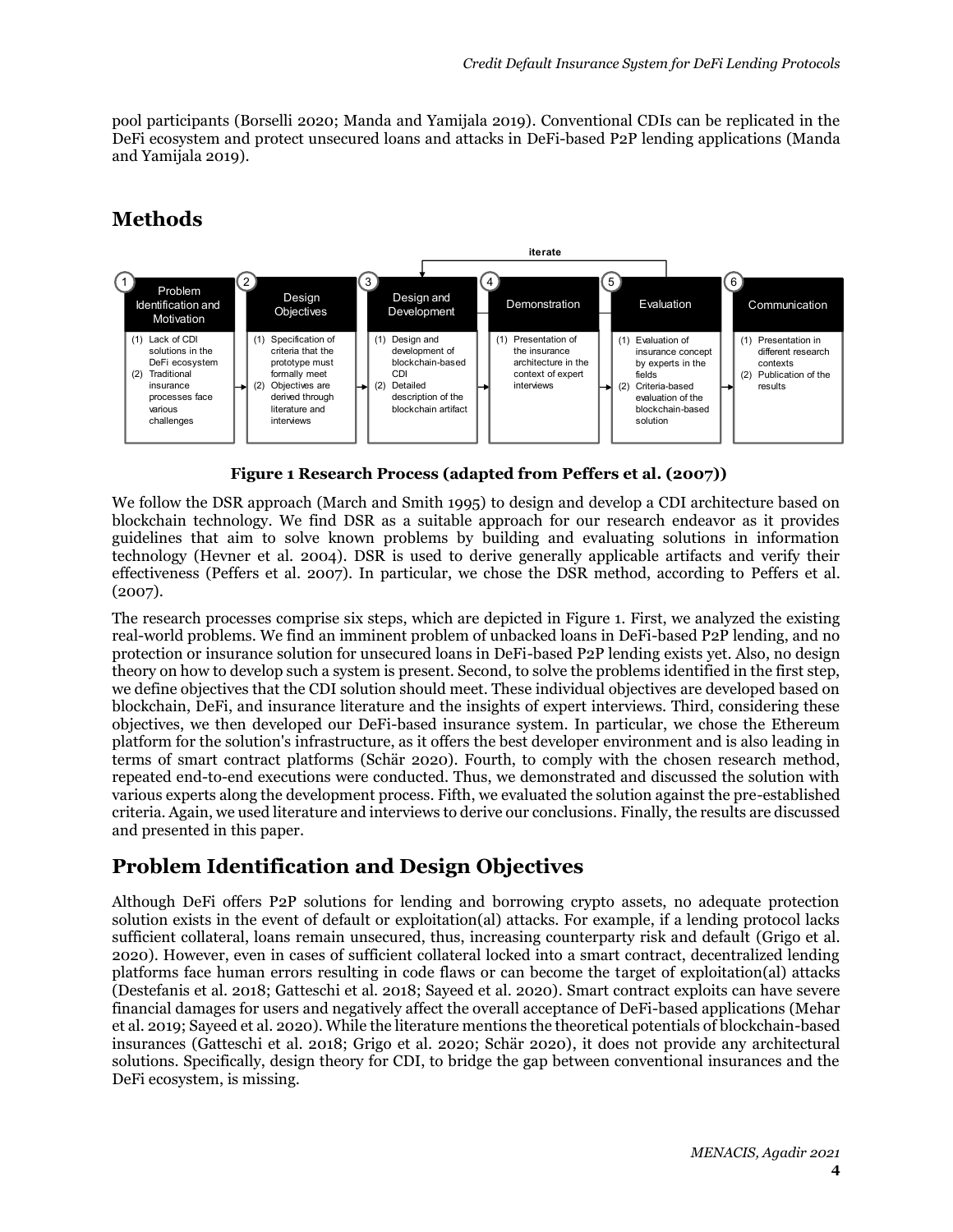Besides, the literature depicts the deficits of the current insurance industry and acknowledges the merits of decentralized insurance services (Borselli 2020; Hans et al. 2017; Schmidt et al. 2017; Tasca 2019). Insurance processes are generally characterized by information asymmetry between the insurance company and the policyholder, as business processes remain opaque (Gatteschi et al. 2018; Tasca 2019). However, in the event of a claim, the insured person needs to trust the insurance company that the damage is reasonably assessed (Hans et al. 2017; Tasca 2019). Also, the insurer faces information asymmetries regarding unjustified, fraudulent, and exaggerated claims, which make up nearly ten percent of all claims (Lorenz et al. 2016; Rejda and McNamara 2017).

Furthermore, most processes, such as payouts in the event of a claim, are still carried out manually (Hans et al. 2017; Tasca 2019) and involve paper-based documentation (Eling and Lehmann 2018). As such, the financial compensation of policyholder's claims typically takes time, which leads to costly processes and negatively affects customer experience (Gatteschi et al. 2018; Tasca 2019). In addition, banks are largely involved in managing financial transactions, e.g., payment settlements, compensation payouts, and asset management, resulting in large fees yet reducing efficiency (Rejda and McNamara 2017). In summary, existing insurance solutions show limitations that can be addressed by blockchain-based solutions (Gatteschi et al. 2018; Tasca 2019).

We analyzed the relevant literature on insurance to derive the requirements for a blockchain-based insurance concept. Specifically, we aim to better understand the main objectives towards an improved CDI. To further ensure the validity of our requirement set, we used insights from our interviews with experts in the DeFi and insurance industry. Those findings are combined to determine nine design objectives that we later use to measure the effectiveness of the artifact. [Table 1](#page-6-0)[Figure 2](#page-7-0) describes each objective in detail and states its evaluation criteria.

| <b>Design</b>                                      | <b>Description</b>                                                                                                                                                                                                                                                                                                                                               | <b>Evaluation</b>                              |
|----------------------------------------------------|------------------------------------------------------------------------------------------------------------------------------------------------------------------------------------------------------------------------------------------------------------------------------------------------------------------------------------------------------------------|------------------------------------------------|
| <b>Objectives</b>                                  |                                                                                                                                                                                                                                                                                                                                                                  |                                                |
| Low costs                                          | Traditional insurance companies incur high costs for their<br>business model, which are transferred to the end-users. These<br>administrative costs should be avoided by the blockchain<br>architecture (Cohn et al. 2017).                                                                                                                                      | Comparison of<br>costs                         |
| Short<br>transaction<br>times                      | As soon as a compensation payment is approved, it should be<br>paid out immediately, avoiding longer processing times of<br>conventional insurance (Cohn et al. 2017).                                                                                                                                                                                           | <b>Evaluation</b> of<br>transaction<br>times   |
| Data persistency                                   | Traditional insurance companies often struggle with efficient<br>data management (Schmidt et al. 2017). It must be possible to<br>store the data immutably and permanently.                                                                                                                                                                                      | <b>Evaluation</b> of<br>fulfillment            |
| Automated<br>processes                             | Processes should be as automated as possible to make them<br>more efficient and less susceptible to manipulation. The<br>automated flow of smart contracts should accelerate processes<br>while mitigating the lack of human resources (Gatteschi et al.<br>2018).                                                                                               | <b>Evaluation</b> of<br>automation             |
| Trust and<br>reliable<br>transaction<br>processing | Transactions and processes must be traceable to foster trust in<br>the system (Tasca 2019). In addition, the insured must rely on<br>an assured payout in the event of an approved claim (Tasca<br>2019). Therefore, the architecture should reduce the number of<br>intermediaries, lower the power of a central institution, and<br>instead empower the users. | <b>Evaluation</b> of<br>trust                  |
| Provide suitable<br>protection<br>solutions        | The insurance system should provide effective means to protect<br>insurance seekers against credit default risk.                                                                                                                                                                                                                                                 | <b>Evaluation</b> of<br>protection             |
| Enhanced<br>transparency                           | Currently, insurance processes are very opaque. In order to<br>evaluate the security of an insurance policy, the user should be<br>provided with as much transparency as possible (Tasca 2019).                                                                                                                                                                  | <b>Evaluation</b> of<br>transparency           |
| Financial<br>inclusion                             | A DeFi-based insurance service should grant individuals and<br>small businesses, particularly from emerging and developing<br>countries, access to insurances from everywhere, anytime<br>$(24/7)$ , without discrimination, and censoring by higher                                                                                                             | <b>Evaluation</b> of<br>financial<br>inclusion |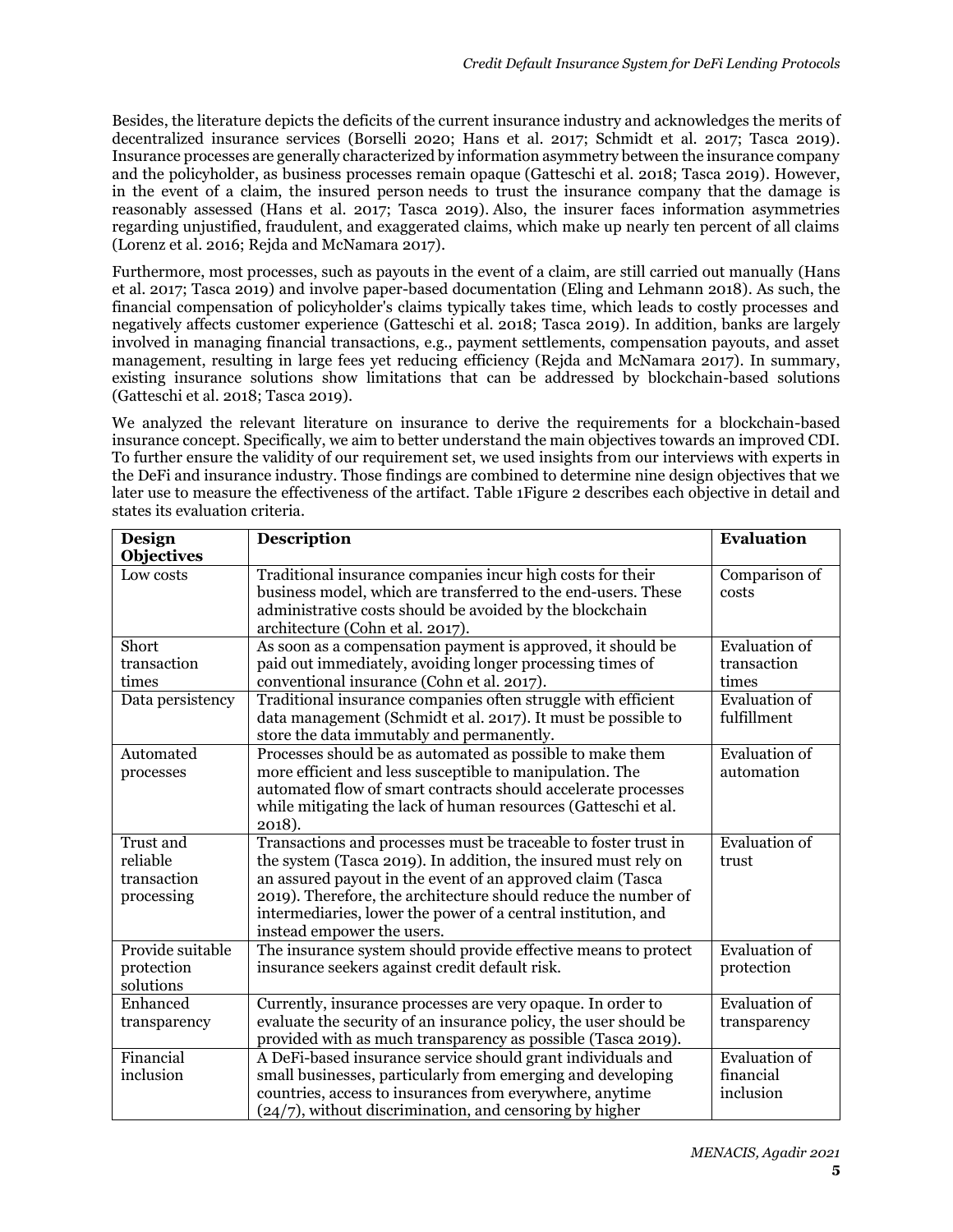|                     | authorities and thus should be built on permissionless and<br>public blockchains (Zetzsche et al. 2020).                                                                                                                                      |                                        |
|---------------------|-----------------------------------------------------------------------------------------------------------------------------------------------------------------------------------------------------------------------------------------------|----------------------------------------|
| Asset<br>management | The insurance solution should allow for the dedicated<br>investment management of the collected premium (Rejda and<br>McNamara 2017). These funds should be seamlessly invested<br>within the DeFi ecosystem to generate additional revenues. | Evaluation of<br>investment<br>options |

#### **Table 1 Design Objectives**

## <span id="page-6-0"></span>**Development**

The design objectives were used as guidelines for the development of the blockchain-based CDI system. The Ethereum blockchain serves as the underlying infrastructure in building the insurance platform, as it offers a mature development environment and yet prospering ecosystem (Schär 2020). In addition, we rely on a stable cryptocurrency, i.e., stablecoin, as a medium to pay the premium to mitigate the risk of exchange rate volatility of cryptocurrencies to classic Fiat currencies (Berentsen and Schär 2019). From an architectural perspective, the lending protocol that our DeFi-based CDI solution aims to protect is independent of other lending protocols. This means that each lending protocol has its own CDI smart contract that manages the insurance logic for a dedicated lending protocol. Overall, the proposed architecture is modular and flexible, allowing changes to be made quickly to the system.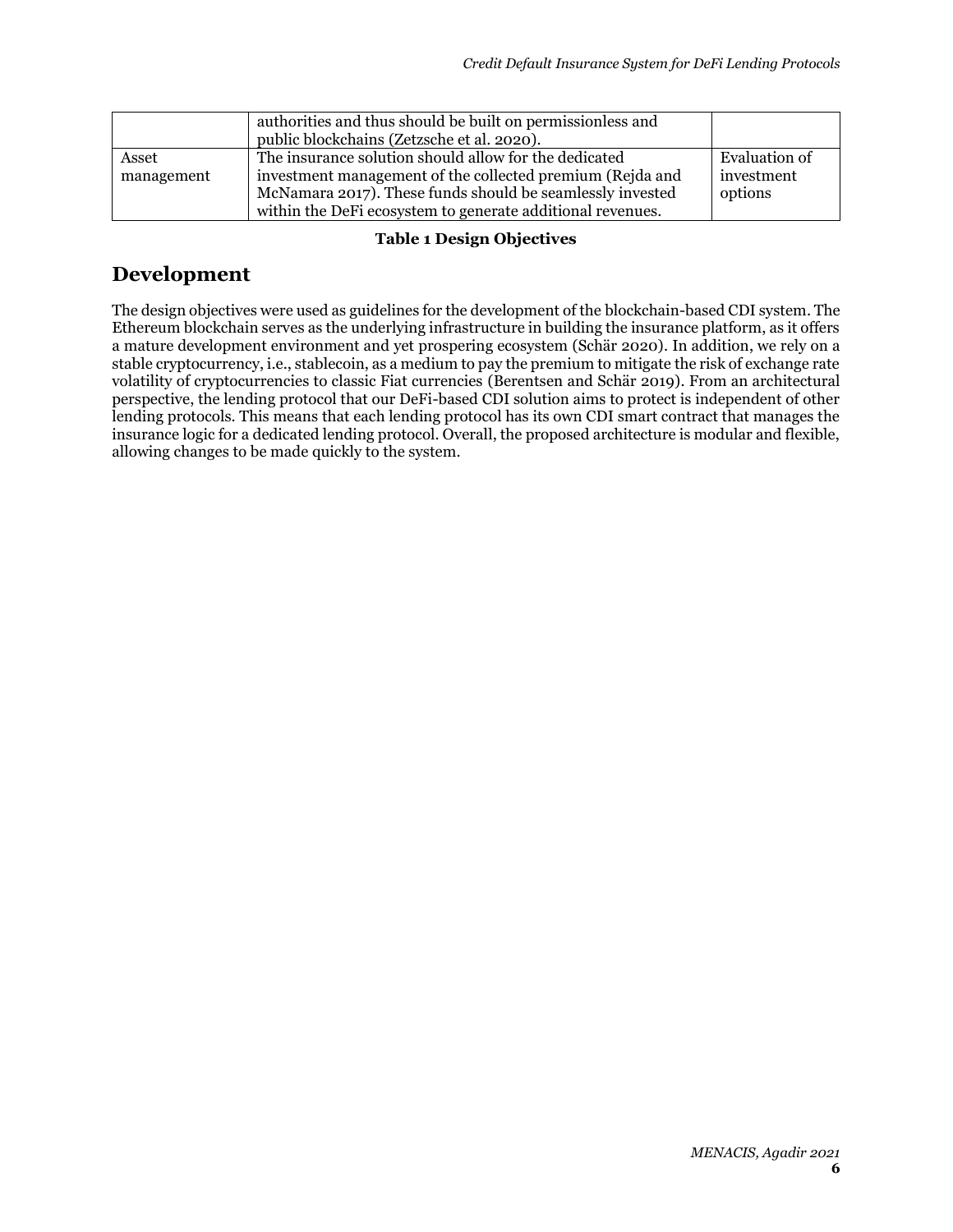## *Description of the architecture*

The artifact proposes an architecture to mitigate the risk of unsecured loans in DeFi-based P2P lending and represents a decentralized marketplace for CDIs based on blockchain technology and smart contracts. [Figure 2](#page-7-0) depicts the architecture of the insurance system.



#### **Figure 2 Smart Contract-based Insurance System Architecture**

<span id="page-7-0"></span>The P2P CDI system is based on two different tokens. First, an individual can protect their investment by buying an insurance token. This token represents all the processes and transactions associated with the usual operations of an insurance company. The price for an insurance token is composed of the risk premium and administration fee. The risk premium represents the risk portion of the insurance premium, while the administrative fee is to operate the system and stabilize the governance pool. Second, a governance token grants the owner various voting rights, thereby allowing them to actively engage in management decisions and the project's future (Jensen et al. 2021). In addition, governance token holders also receive a share in the success of the protocol through the returns achieved. Users can acquire governance tokens either by participating in the processes of the insurance system or by financial investments. For example, investors can generate additional returns by providing capital to the pool, thus participating in the platform's economic success. Besides, governance token holders can decide how and where to invest the funds locked within the governance pool in other DeFi applications to generate income.

In conjunction with these tokens, the P2P insurance system requires both an insurance and a governance pool to separate the people seeking insurance protection and investors. On the one hand, the insurance pool manages the creation and issuing of insurance tokens. It holds a certain amount of cryptocurrency, acting as a source of liquidity to be able to settle claims at short notice. The governance pool allocates any surpluses from the insurance pool and provides additional capital in emergency cases.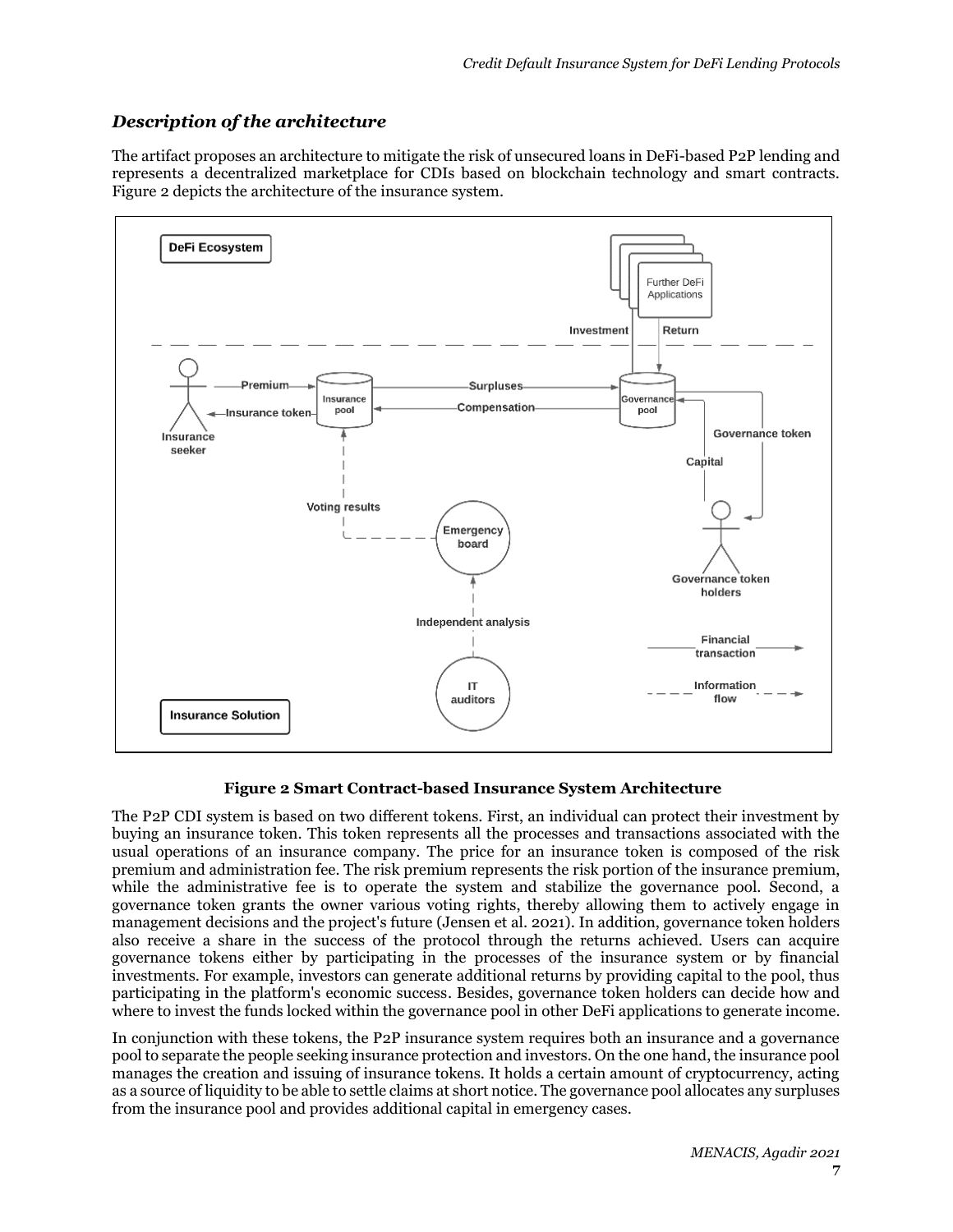In addition to the insurance and the governance pool, an emergency board is established. The emergency board, at best, consists of experts either from the insurance or smart contract auditing industry. Those experts should be independent of each other and can be voted out and replaced at any time. However, the final decision on who represents the emergency board is taken by the governance token holder who are entitled to cast their vote in the election of the emergency board. Since their stake of coins is directly affected by negative long-term decisions of the emergency board, this incentivizes them to choose competent members. To also incentivize the emergency board to provide truthful and accurate decisions concerning claims processes, the members themselves also have a stake in the governance token. All participants are rewarded with governance tokens if their vote is in line with the consensus result.

To ensure usability for all participants, we propose a web-based dApp. This dApp displays the data on the project's status, such as the transaction volumes, number of outstanding claims, and capitalization ratio at any time. This application allows customers and investors to better assess the project and offers functionality for managing claims and performing votes.

### *Design Decisions*

**Start of the project:** Starting the project and providing enough capital within the insurance pool for settlement payments is challenging. Moreover, the question of distributing tokens arises. To this end, an initial coin offering (ICO), in which people receive the governance tokens in return for a payment. Besides believing in the future success of the project, their incentive to do so is also to gain a large share (the supply of governance tokens is capped) of the project while it is still undervalued (Li and Mann 2018). Executing the ICO, it is important to set maximum limits for the purchase of coins to prevent any concentrations of power in the voting systems from the start, which is a common problem in DeFi projects (Jensen et al. 2021). Later, governance tokens can be purchased from decentralized marketplaces at any time. In this light, the price is determined by the currently mapped risk, funding level and expected returns of the project.

**Risk assessment and insurance fee management:** The underlying risk assessment and management determines the required insurance fee payment amount. Due to the novelty of DeFi-based P2P lending, there is no literature on default rates for calculating the cost of the insurance policies. These data are elementarily important for the determination of the risk and an appropriate height of the fee. Especially since the security and stability of each lending protocol are highly individual and can vary greatly, this fee is quite challenging to price. Lending pools that are more reputable and have been in existence for a longer period can be assumed to have a higher level of security and can charge a lower fee. If more claims occur in a particular lending pool, the insurance fee for that pool should be adjusted immediately.

One approach could be that community voting determines the insurance fees. Then, through the implemented incentive system, the community will, assuming the effectiveness of the market, vote for an appropriate fee. An appropriate fee is neither too high, as otherwise no contracts will be signed, nor too low either, as then the risk of loss is too great.

To ensure a secure and sustainable business model and prevent insolvency, the minimum capital requirements common in the traditional insurance industry are followed. These have been set out in the Solvency II supervisory system in Article 101. A confidence level of 99.5% must be achieved for the probability of meeting payment obligations over the period of one year. The respective coverage ratio results from the ratio between the capital required in the worst possible scenarios compared to the project's own funds. A coverage ratio of 100% means that there are sufficient capital reserves to always cope with negative scenarios (Eling et al. 2007). Therefore, the minimum capital requirements of the solution are set to 100% as well, meaning the insurance grants a 100% coverage ratio to each person buying the insurance.

**Claims and entitlement management:** In the event of a claim, the process shown in [Figure 3](#page-9-0) is initiated. The person who suffered the damage of the credit default must report a claim on the website. Making a claim requires a fee to counteract spamming or unlawful claims. However, in case of a successful application, the fee will be refunded. The fee is based on a percentage of the claim but also on the valuation process the injured party chooses. Option one entails a relatively small fee for which the case is brought to the other insurance pool participants for community voting. The applicant can skip the community voting and forward the case directly to the emergency board by paying a higher fee by choosing option two.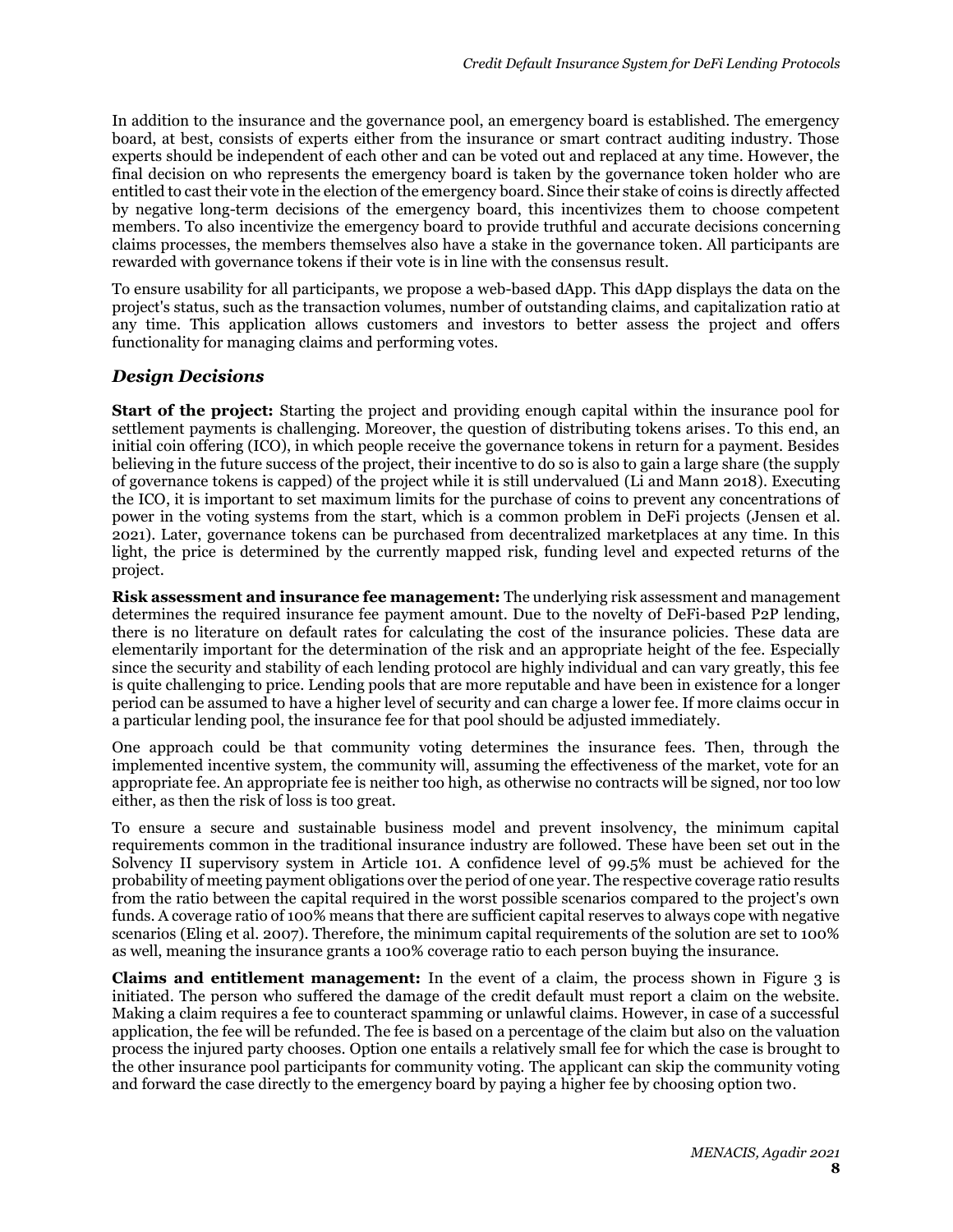If a consensus of more than 75% for a payout is reached in the community voting, payment is initiated. In the event of an approved claim, the insured will then receive entitlement to the amount of their awarded claim in the form of a payout from the insurance pool directly into their wallet. If option one is chosen, but the community voting among insurance pool participants does not approve the claim with at least 75% of the votes, the injured party must go through the emergency board if they insist on compensation. Otherwise, the applicant must accept non-payment. If the emergency board cannot come to a decision, they can consult external IT-audit experts who conduct an independent analysis. The emergency board is the last instance, and its decision is final. To prevent exploitation of the governance pool, claims above the value of the insurance pool must necessarily go through the emergency board to prevent fraudulent collusion within the insurance pool.

**Guidelines for successful claims:** We decided on a deadline for reporting a claim of seven days. This gives the injured parties enough time to report the damage. Damages covered by the insurance are besides



#### **Figure 3 Insurance Claim Process**

<span id="page-9-0"></span>credit defaults themselves, hacks, code errors or manipulations since they have the same effects as a default, i.e., capital loss. Not covered is the loss of the private key and thereby loss of control over the wallet, which means that the owner cannot sign transactions anymore. To claim the losses, one must first prove to own the private key, which belongs to the respective wallet address. This is done by signing a transaction with a certain code. To prevent fraud and collusion, a reputation system should be implemented (Cohn et al.). Additionally, due to the transparent character of the blockchain, such fraudulent activities can generally be identified easily (Pilkington 2016).

**Investments with project funds:** Part of the business model of an insurance company is to generate a return on the capital accumulated through fees and business success. In this way, the company generates an additional income stream (Rejda and McNamara 2017). In the case of the DeFi-system, there are several ways to do this. For example, the collected project's funds could be used to also lend it as liquidity in a lending pool and earn interest on it. However, this might be critical since it would increase the business risk by potentially losing the collateral needed for settlement payments. The largest part of a traditional insurance company's investment portfolio is usually in bonds, which present lower risk (Rejda and McNamara 2017). However, since no bonds are available in DeFi, a similar risk profile should be achieved, the pool's funds could be staked in parts in the proof-of-stake (POS) algorithm to generate additional income (Tschorsch and Scheuermann 2016). However, it has to be considered that staking in POS algorithms still bears risks (Vukolić 2016). The additional capital generated can be used to reduce fees or be distributed to governance token holders. The best fit would be a mix of both options to attract more customers through lower fees and to create higher incentives to hold governance tokens for the long term. The decision on the allocation of funds should be made by governance token holders.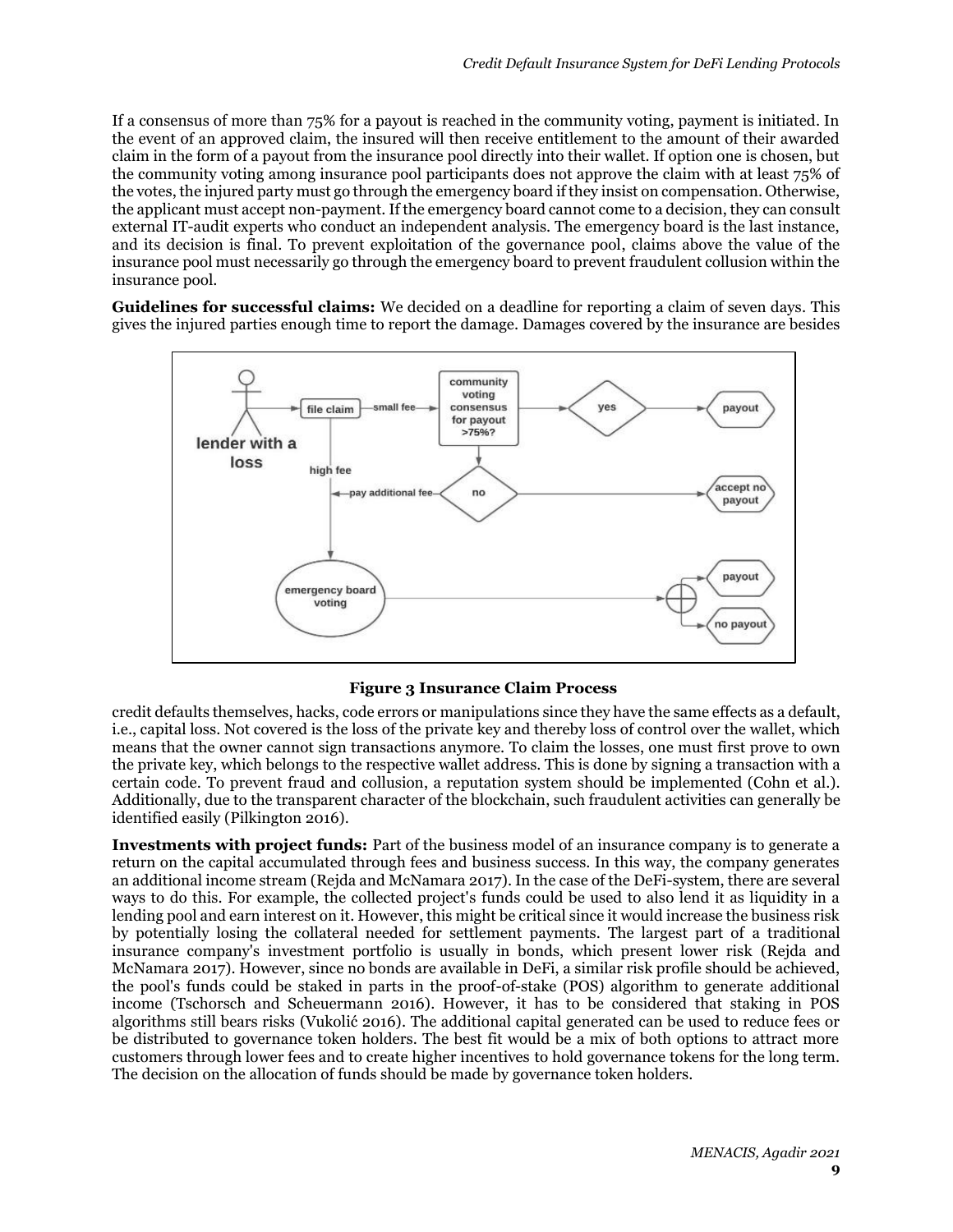**Governance:** The possibilities and rights that the governance token provides are manifold. These token holders can actively shape the insurance protocol through voting and are responsible for economic success. Also, this token offers an incentive to hold the in the long term, benefiting from price increases. In the beginning, it would also be possible to enable an emergency stop of the project if one of our smart contracts gets exploited. The governance token holders would then initiate this emergency stop by voting. However, we argue that this option should not be possible to comply with the Code is Law paradigm (DeFilippi and Hassan 2018).

## **Evaluation of the solution**

To evaluate our blockchain solution, we perform a multi-methodological approach (Hevner et al. 2004). We base our evaluation on relevant literature within the field of insurances and DeFi. In addition, we use insights from several interviews with experts presented in [Table 2.](#page-10-0) All interviews were conducted in a structured way: First, a brief introduction of the interviewees took place, followed by questions regarding the currently existing problems of the traditional insurance industry. Second, we talked about the potentials of decentralized applications in the insurance sector in more general. Third, we presented our concept of a DeFi-based CDI architecture. Finally, we asked the interviewees to evaluate our concept and provided room for further feedback on the artifact. At any time, interviewees had the opportunity to contribute their own ideas and suggestions for further improvement of the concept.

| <b>Expert ID</b> | <b>Title</b>                    | <b>Organization</b>  | <b>Area of Expertise</b> |
|------------------|---------------------------------|----------------------|--------------------------|
| Expert 1         | Senior Consultant               | Consultancy firm     | DeFi & Insurance         |
| Expert 2         | Head of Digital & Emerging Tech | Consultancy firm     | DeFi & Technology        |
| Expert 3         | Partner                         | Consultancy firm     | DeFi & Technology        |
| Expert 4         | Consultant                      | Insurance company    | DeFi & Insurance         |
| Expert 5         | Researcher                      | Research institution | DeFi & Technology        |

### <span id="page-10-0"></span>**Table 2 Overview of Interview Expert**

The developed blockchain-based solution for CDIs reduces the number of intermediaries compared to traditional insurance systems. In addition, it addresses the problem of unsecured loans in DeFi-based P2P lending, for which no solutions are offered by the traditional insurance industry (Expert 1). A general evaluation of the concept is derived from the literature research and the expert interviews (see Table 3).

| Objective           | <b>Blockchain-based Solution</b>                                                     |  |
|---------------------|--------------------------------------------------------------------------------------|--|
| Low costs           | Costs, in general, are reduced since there is no human involvement in selling and    |  |
|                     | managing data of the insurance product (Expert $1, 4, 5$ ). In addition, lower costs |  |
|                     | through improved capital efficiency and intelligent liquidity management (Ex-        |  |
|                     | $pert$ 5).                                                                           |  |
| Short transaction   | When the claim is approved, the payment is settled instantly via smart contracts     |  |
| times               | (Schär 2020). However, the voting processes represent a strong inefficiency and      |  |
|                     | delay (Expert 2).                                                                    |  |
| Data persistency    | Due to the nature of blockchain, all data is stored immutably and permanently        |  |
|                     | (Beck et al. 2016; Zheng et al. 2017). Security of system and thus smart contract    |  |
|                     | protocols are high due to underlying blockchain infrastructure (Expert 5).           |  |
| Automation of       | More automated processes, such as paying out damage settlements, are mostly          |  |
| processes           | automated (Expert 2, 4). Decision-making is done via crowdsourcing. The              |  |
|                     | community voting and the escalation board require human actions, which hinder        |  |
|                     | fully automated processes (Expert 2).                                                |  |
| Trust and reliable  | The goal to reduce the number of intermediaries is met since there is no need for    |  |
| transaction         | a bank handling settlement payment (Expert 2). Overall, the solution partially       |  |
| processing          | decentralizes insurance. However, full decentralization is not reached yet, due to   |  |
|                     | the community voting and emergency board (Expert 3, 5).                              |  |
| Provide suitable    | The blockchain solution offers the possibility to protect against losses on the      |  |
| protection solution | most common lending protocols (Expert 1, 2, 3, 4).                                   |  |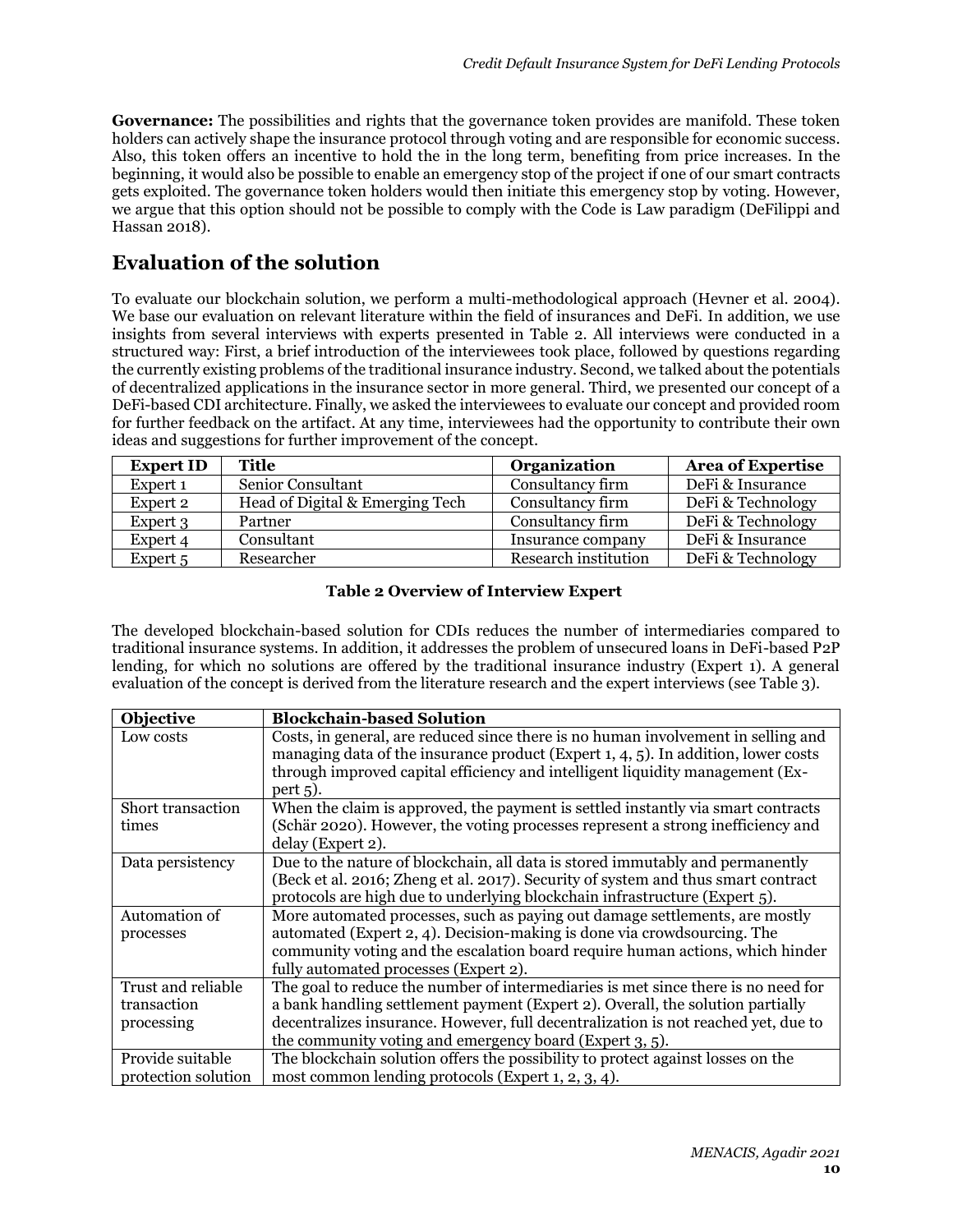| Enhanced            | Transparency is one of the key characteristics of blockchain technology             |
|---------------------|-------------------------------------------------------------------------------------|
| Transparency        | (Pilkington 2016). For better use experience, a dashboard on the website of the     |
|                     | project allows to get an overview of the funding status at any time. Other key      |
|                     | figures such as outstanding claims are also displayed transparently (Expert 4).     |
| Financial inclusion | Accessing new customer segments particularly the underserved population. Thus,      |
|                     | the solution can solve superordinate social problems (Expert 4).                    |
| Asset management    | Capital can be used multiple times and on the same platform to achieve higher       |
|                     | capital returns since premiums are locked in Ethereum-based smart contracts         |
|                     | (Expert 4, 5). The asset management is managed by governance token holders,         |
|                     | e.g., excess liquidity can be used in staking protocols or liquidity mining (Expert |
|                     | $(4, 5)$ .                                                                          |

### **Table 3 Evaluation of the Blockchain-based CDI Solution**

In traditional insurance systems, dependencies, information inefficiencies and intermediaries play a major role (Gatteschi et al. 2018; Tasca 2019).In contrast, the blockchain-based solution does not require a central authority and offers the potential to reduce costs and further automate processes (Beck et al. 2016; Zetzsche et al. 2020), which are often slow in traditional insurances. However, the artifact does not entirely meet the requirements of a completely decentralized application due to crowd voting (Expert 3). Entities such as the emergency board and the community voting can still be regarded as not fully decentralized authorities (Expert 1,2). To still achieve a high number of participants and, thus, decentralization, the community voting should be easy to use, and the claim process should be standardized (Expert 4).

The solution provides insurance seekers the opportunity to become a part of the community (Expert 4). A significant advantage of blockchain insurance over traditional insurance prevails in asset management since the locked surpluses and external funds can be seamlessly invested in other DeFi applications (Expert 4 and 5). In this light and according to Expert 1, 4, and 5, smart liquidity management is a central factor for the success of an insurance business model.

While the presented insurance architecture is highly scalable, Expert 5 outlines that processes will rather be implemented on second-layer solutions or sidechains in the long term.

Ultimately, the developed CDI facilitates access to financial services, creating an open, social, and sustainable financial market for insurances, thus leveraging financial inclusion (Expert 4).

## **Discussion**

Our smart contract-based solution introduced an innovative way for an automated, secure, efficient, and reliable CDI protocol on the Ethereum blockchain. In this light, we contribute to the literature on emerging DeFi-based applications (Schär 2020; Zetzsche et al. 2020). The evaluation of the architecture shows that DeFi approaches in the insurance industry might enable several improvements for different stakeholders.

First, creating an insurance system that is entirely blockchain- and smart contracts-based lowers the costs compared to the traditional insurance industry, where each process requires human resources. The automation of processes due to smart contracts makes those processes of an insurance system more efficient and faster (Gatteschi et al. 2018). Moreover, the responding times of an algorithm are quicker and are available at any time compared to the normal banking hours in traditional finance. Payout processes are facilitated due to predefined rules in the smart contract (Tasca 2019).

Second, blockchains provide a secure and immutable infrastructure, which helps the parties involved in the blockchain insurance system rely on non-duplicate and correct data stored on a tamper-proof blockchain (Tasca 2019). In addition, the insurance policy, which is stored on the blockchain and shared publicly, protects against fraud, as there can be no ambiguity during a claim (Gatteschi et al. 2018).

Third, another benefit is enhanced transparency, which lowers information asymmetries normally existing between the insurance company and the person seeking insurance. All transactions fulfilled can be traced since they are recorded publicly on the blockchain (Tasca 2019). Through the blockchain-based architecture, the insurance processes become more transparent. However, it is questionable whether this transparency is perceived as an advantage by all users. Some users might find it uncomfortable that their transactions are stored on the blockchain and are visible to other users (Expert 2).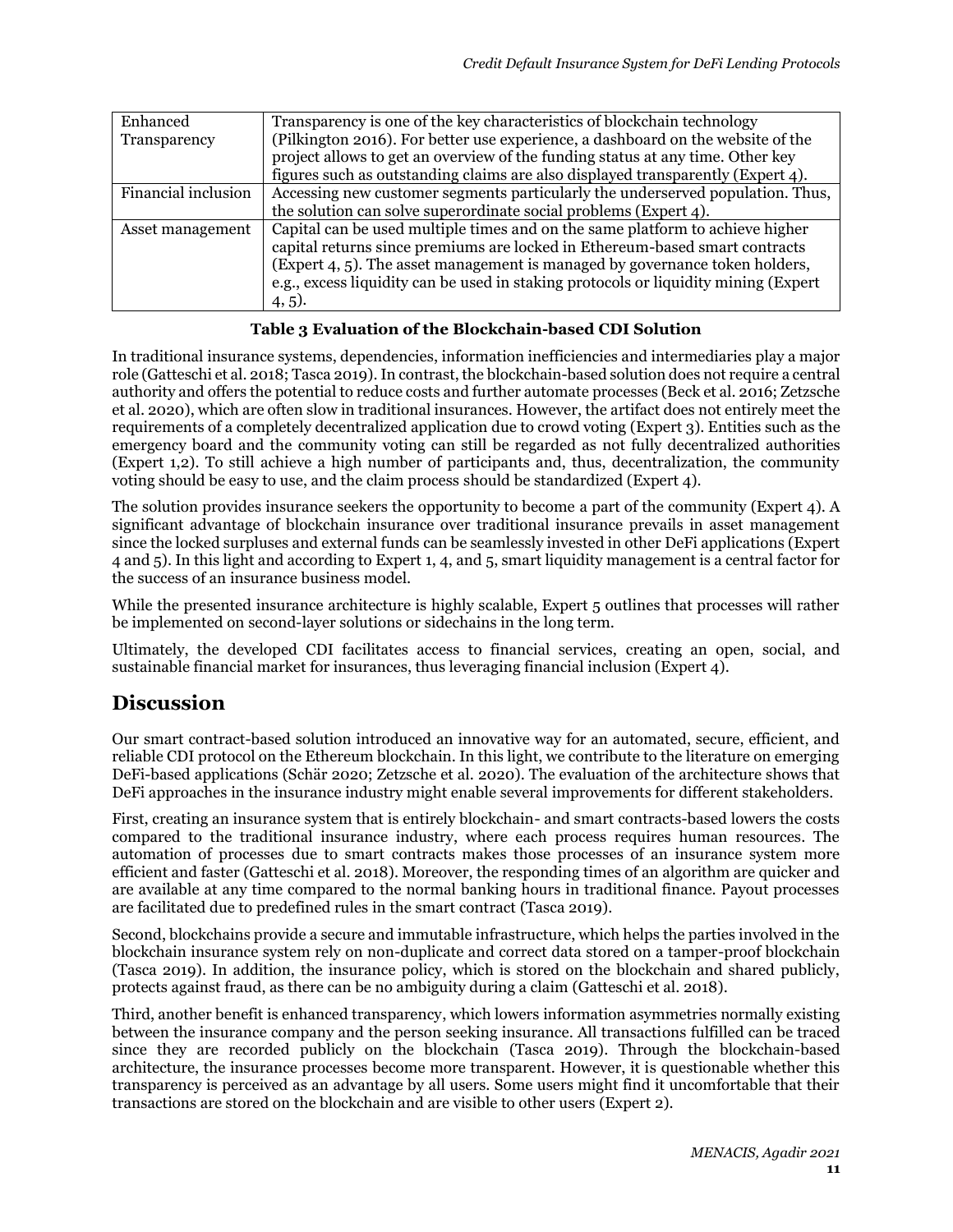Overall, we redesign the traditional concept of insurance and its roles as defined by Thoyts (Thoyts 2010) by introducing a blockchain and smart contract-based CDI solution. Thus, we extend the existent insurance literature by demonstrating how traditional tasks of insurance companies can be seamlessly executed through blockchain and smart contract technology (see [Table 4\)](#page-12-0). In summary, all activities can either be managed by smart contracts or through the employment of the crowd.

| <b>Role of Traditional Insurer</b>    | <b>Smart Contract-based Insurance Protocols</b>   |
|---------------------------------------|---------------------------------------------------|
| Controlling membership of the pool    | Managed by the insurance pool's smart contract    |
| Calculation of equitable premium      | Calculation based on voting by governance token   |
|                                       | holders                                           |
| Arrangement of reinsurances           | Occurrence of additional losses ensured by        |
|                                       | governance pool                                   |
| Risk improvement                      | Decide and managed by governance token holders    |
| Investments of the pool funds         | Fund allocation by governance pool while          |
|                                       | investment decision by governance token holders   |
| Control of claim payments             | Control via consensus by community voting, an     |
|                                       | emergency board, and auditors                     |
| Guaranteeing the solvency of the pool | Managed by governance pool and external investors |

#### <span id="page-12-0"></span>**Table 4 Transformation of Traditional Roles of the Insurer to Smart Contract-based Protocols**

Eventually, we extend the insurance model Thoyts (Thoyts 2010) proposed using smart contract technology (see [Figure 4\)](#page-12-1). As the individual insurance seeker shares similar risks, i.e., default risks caused by technological flaws, fraudulent behavior, or human errors, the risk can be pooled together. The common pool is identical to the case for CDI seekers in the DeFi ecosystem. However, the main difference to Thoyts' (Thoyts 2010) insurance concept includes the automated management functions enabled by smart contracts through blockchain technology. In addition, we differentiate between the intents of both the insurance and governance pool. The former automatedly administrates the underwriting process while the latter, governed by the platform's token holders, decide on the general premium calculation enforced into code executed by the smart contract. Thus, these token holders' overall management on the strategical level is carried out via votes on protocol changes.

By presenting this research article, our contribution is threefold. First, we describe a specific design for implementing an effective blockchain-based CDI system. Practitioners and researchers can use the architecture as a blueprint to implement their own instances of a CDI. Second, we also contribute to the DeFi and insurance literature by discussing the benefits of using blockchain and smart contracts for implementing insurance solutions. Third, we redesign the conventional insurance model defined by Thoyts (Thoyts 2010), replacing the insurance company management with smart contracts.



<span id="page-12-1"></span>**Figure 4 The Smart Contract-based Insurance Concept based on Thoyts (2010)**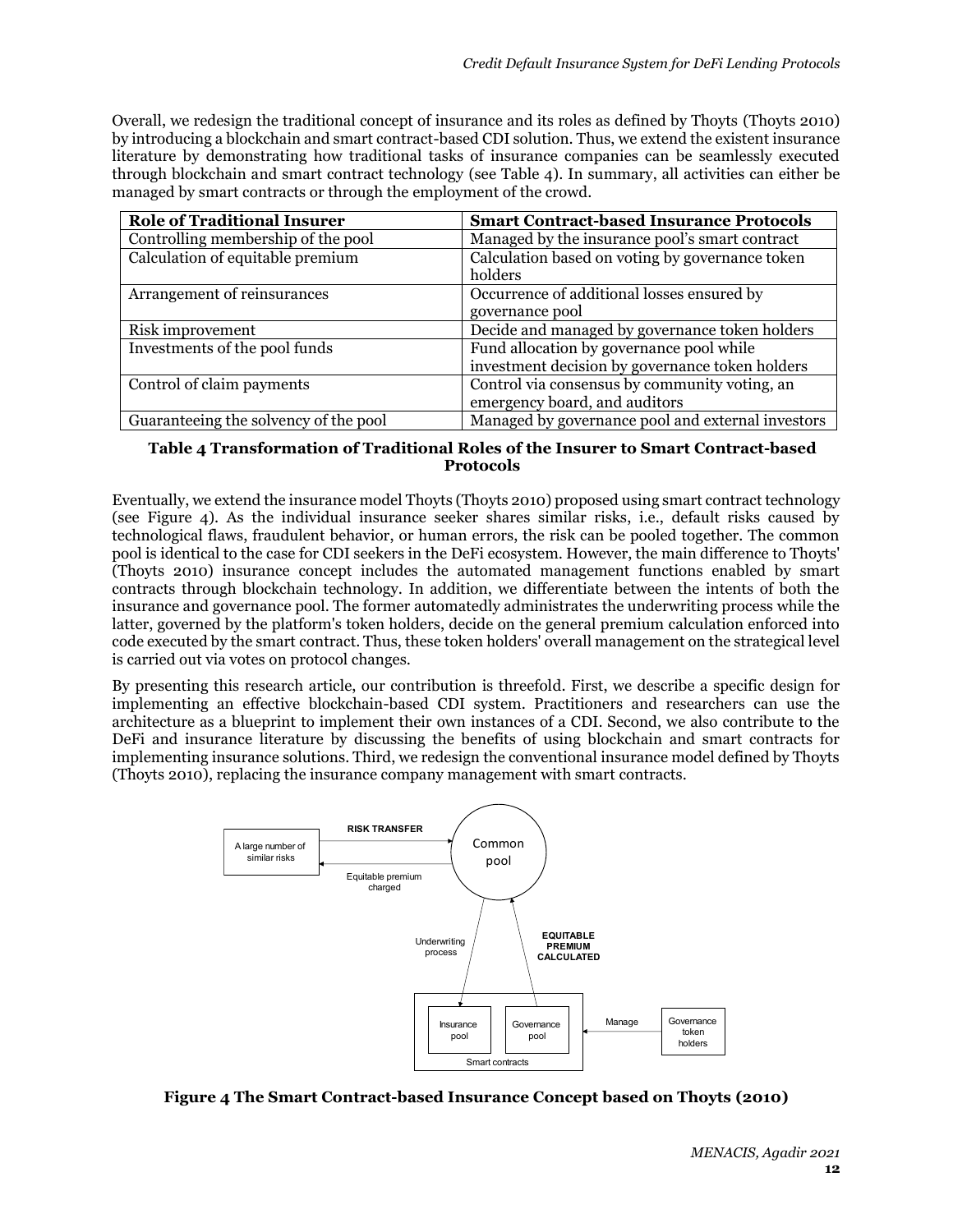## **Conclusion**

This paper demonstrates a decentralized insurance architecture to mitigate the risk of credit default and hacks in the DeFi--based P2P lending market. The evaluation of the artifact shows that blockchain-based insurances can efficiently replicate traditional insurances, specifically in the realm of CDI. Thus, our architecture reduces the number of intermediaries, lowers costs and automates processes. We redesign the insurance concept by replacing major components of the conventional insurance model with blockchain technology and smart contracts. Thus, we also provide a design for an open and integrative insurance system, levering financial inclusion.

Conversely, the architecture shows that a trade-off between high automation and governance is required. In addition, other blockchains in the DeFi ecosystem should be examined, e.g., Algorand, Binance, or Polkadot. The asset management process can be improved by automated processes using artificial intelligence. Also, regulatory uncertainty prevails in jurisdictions. Concluding, DeFi promises great potential, particularly for financial inclusion and process efficiency.

## **References**

- Beck, R., Czepluch, J. S., Lollike, N., and Malone, S. (eds.) 2016. *BLOCKCHAIN – THE GATEWAY TO TRUST-FREE CRYPTOGRAPHIC TRANSACTIONS*.
- Berentsen, A., and Schär, F. 2019. Stablecoins: The quest for a low-volatility cryptocurrencypp. 65-71.
- Bolton, P., and Oehmke, M. 2011. Credit Default Swaps and the Empty Creditor Problem*Review of Financial Studies* (24:8), pp. 2617-2655 (doi: 10.1093/rfs/hhr002).
- Borch, K. H., Sandmo, A., and Aase, K. K. 1990. *Economics of Insurance*, Amsterdam, The Netherlands: Elsevier.
- Borselli, A. 2020. Smart Contracts in Insurance: A Law and Futurology Perspective(1), pp. 101-125 (doi: 10.1007/978-3-030-27386-6\_5).
- Buterin, V. 2014. A next-generation smart contract and decentralized application platform
- Chen, Y., and Bellavitis, C. 2020. Blockchain disruption and decentralized finance: The rise of decentralized business models*Journal of Business Venturing Insights* (13), e00151 (doi: 10.1016/j.jbvi.2019.e00151).
- Cohn, A., West, T., and Parker, C. 2017. Smart after all: blockchain, smart contracts, parametric insurance, and smart energy grids*Georgetown law technology review* (1:2), pp. 273-304.
- DeFilippi, P., and Hassan, S. 2018. Blockchain Technology as a Regulatory Technology: From Code is Law to Law is Code(21:12).
- Destefanis, G., Marchesi, M., Ortu, M., Tonelli, R., Bracciali, A., and Hierons, R. 2018. Smart contracts vulnerabilities: a call for blockchain software engineeringin *2018 IEEE 1st International Workshop on Blockchain Oriented Software Engineering (IWBOSE)*: *Proceedings : March 20, 2018, Campobasso, Italy*, R. Tonelli, S. Ducasse, G. Fenu and A. Bracciali (eds.), Campobasso. 3/20/2018 - 3/20/2018, Piscataway, NJ: IEEE, pp. 19-25.
- Eling, M., and Lehmann, M. 2018. The Impact of Digitalization on the Insurance Value Chain and the Insurability of Risks*The Geneva Papers on Risk and Insurance - Issues and Practice* (43:3), pp. 359- 396 (doi: 10.1057/s41288-017-0073-0).
- Eling, M., Schmeiser, H., and Schmit, J. T. 2007. The Solvency II Process: Overview and Critical Analysis*Risk Management & Insurance Review* (10:1), pp. 69-85 (doi: 10.1111/j.1540- 6296.2007.00106.x).
- Gatteschi, V., Lamberti, F., Demartini, C., Pranteda, C., and Santamaría, V. 2018. Blockchain and Smart Contracts for Insurance: Is the Technology Mature Enough*Future Internet* (10:2), p. 20 (doi: 10.3390/fi10020020).
- Grigo, J., Hansen, P., Patz, A., and van Wachter, V. 2020. "Decentralized Finance (DeFi) A new Fintech Revolution?" Bitkom.
- Hans, R., Zuber, H., Rizk, A., and Steinmetz, R. (eds.) 2017. *Blockchain and smart contracts: Disruptive technologies for the insurance market,* Boston.
- Hevner, A. R., March, S. T., Park, J., and Ram, S. 2004. Design Science in Information Systems Research*MIS Quarterly* (28:1), p. 75 (doi: 10.2307/25148625).
- Jensen, J. R., Wachter, V. v., and Ross, O. 2021. How Decentralized is the Governance of Blockchainbased Finance: Empirical Evidence from four Governance Token Distributions